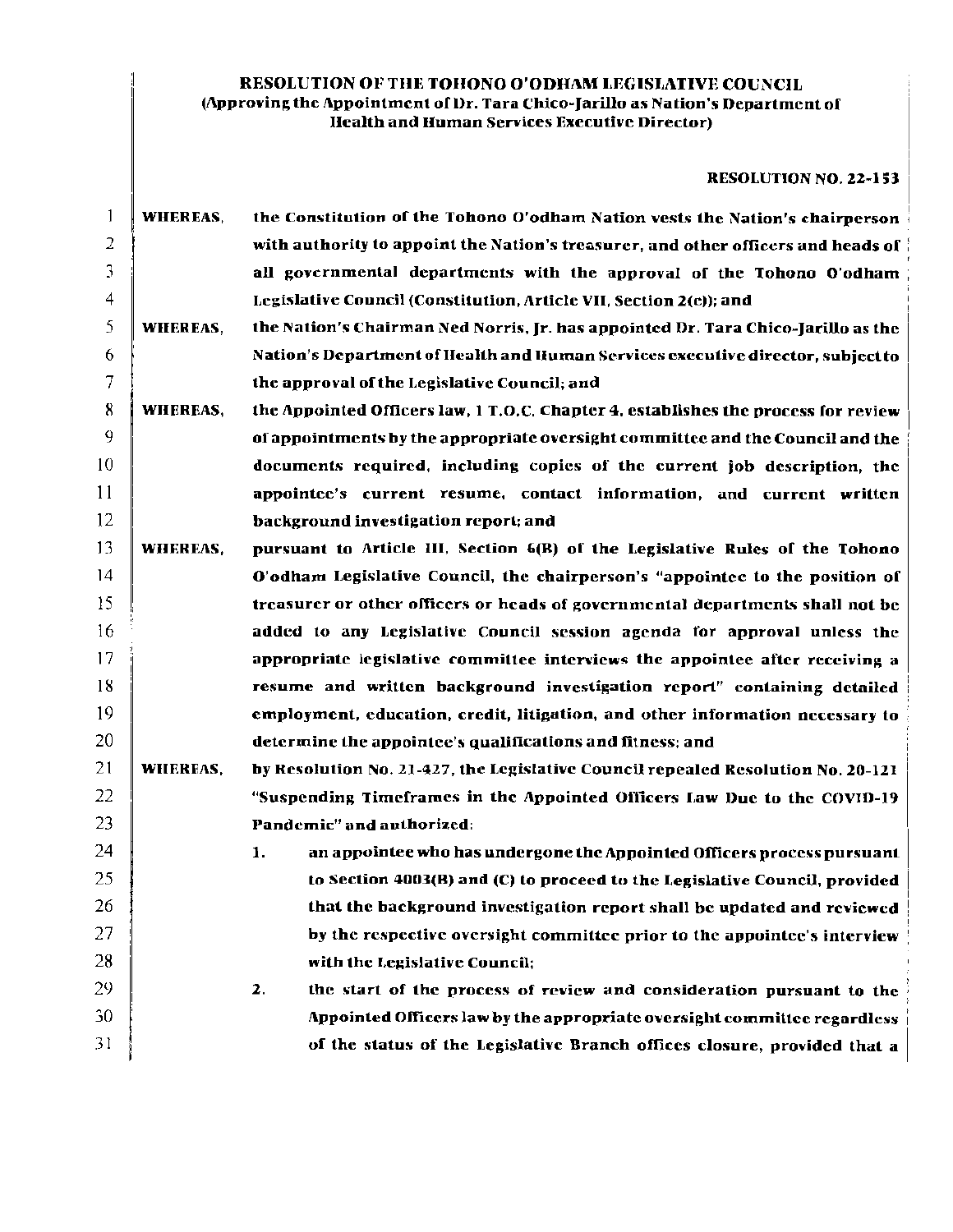RESOLUTION NO. 22-153 (Approving the Appointment of Dr. Tara Chico-Jarillo as Nation's Department of Health and Human Services Executive Director) Page 2 of 3 1 background investigation report shall be considered \'alid for 90 days 2 after it is completed; 3 elimination of the in-person interview requirement in the Appointed 3. 4 Officers law to allow virtual committee and Legislative Council interviews; 5 and 6 WHEREAS. the Legislative Council Health and Iluman Services Committee has received and 7 reviewed appointee Dr. Tara Chico-Jarillo's detailed written background 8 investigation report, interviewed the appointee, and recommends approval. 9 NOW, THEREFORE, BE IT RESOLVED that the Tohono O'odham Legislative Council approves the 10 appointment of IJr. Tara Chico-]arillo as the Nation's Department of Ileallh and 11 lluman Services executive director. 12 The foregoing Resolution was passed by the Tohono O'odham Legislative Council on the  $21^{51}$ 13 day of APRIL, 2022 at a meeting at which a quorum was present with a vote of 3,218.0 FOR;-0- 14 AGAINST; -0- NOT VOTING; and (021 ABSENT, pursuant to the powers vested in the Council by, 15 Article VII, Section 2(e) ot' the Constitution of the Tohono O'odham Nation, adopted by the Tohono O'odham Nation on January 18, 1986; and approved by the Acting Deputy Assistant 1 16 17 Secretary - Indian Affairs (Operations) on March 6, 1986, pursuant to Section 16 of the Act of June 18 18, 1934 (48 Stat.984). 19 20 TOHONO O'ODHAM LEGISLATIVE COUNCIL 21 22 23 imothy Joaquin, Legislative Chairman 24 25  $_{\text{day of}}$   $\frac{A}{\mu}$  , 2022  $\frac{26}{27}$ 28 29 **ATTES** 30 31 32 **Evonne Wilson, Legislative Secretary** 33 'Dan 34 day of .2022 35 Said Resolution was submitted for approval to the office of the Chairman of the Tohono O'odham Nation on the  $2\ell$  ay of  $\mathcal{A}\mathcal{U}\mathcal{U}$  , 2022 at  $7\leq$  o'clock,  $\mathcal{V}$  .m., 36 37 pursuant to the provisions of Section 5 of Article VII of the Constitution and will<sup>1</sup>become effective upon his approval or upon his failure to either approve or disapprove it within 48 38 39 40 hours of submittal. 41 42 43 44

45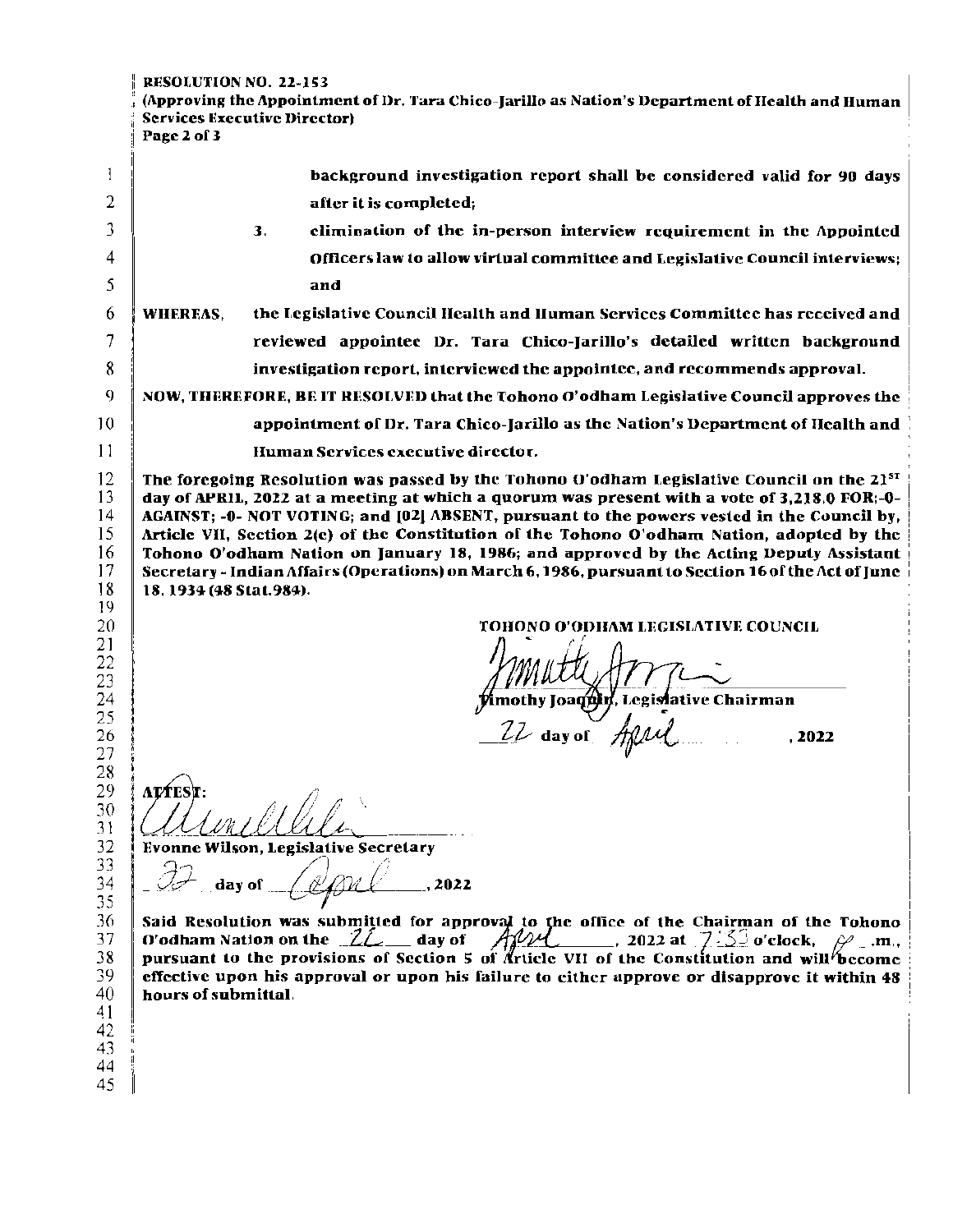RESOLUTION NO. 22-153 (Approving the Appointment of Dr. Tara Chico-Jarillo as Nation's Department of Health and Human **Services Executive Director)** Page 3 of 3 TOHONO O'ODHAM LEGISLATIVE COUNCIL  $\begin{array}{c} 1 \\ 2 \\ 3 \end{array}$  $45678$ mothy Joaquin, ) egislative Chairman  $\mathbf Q$  $22$  day of KI APPROVED on the  $10$  $, 2022$  $11$ at  $7:3\varphi$  o'clock,  $12$ [ ] DISAPPROVED  $\mathbf{m}$ 13  $14$ 15 16 NED NORRIS. IR., CHAIRMAN  $17$ TOHONO O'ODHAM NATION  $18$ 19 20  $\begin{array}{c} 21 \\ 22 \\ 23 \\ 24 \\ 25 \end{array}$ Returned to the Legislative Secretary on the 22 day of , 2022, at  $\frac{7}{3}$   $\frac{2}{\omega}$  o'clock,  $\varphi$  .m.  $\frac{26}{27}$ 28 **Evonne Wilson, Legislative Secretary**  $\overline{29}$ 30  $\frac{5}{1}$  $\frac{1}{32}$ 34 35 36 37 38 39 40 41 42 43 44 45 46 47 48 49 50 51